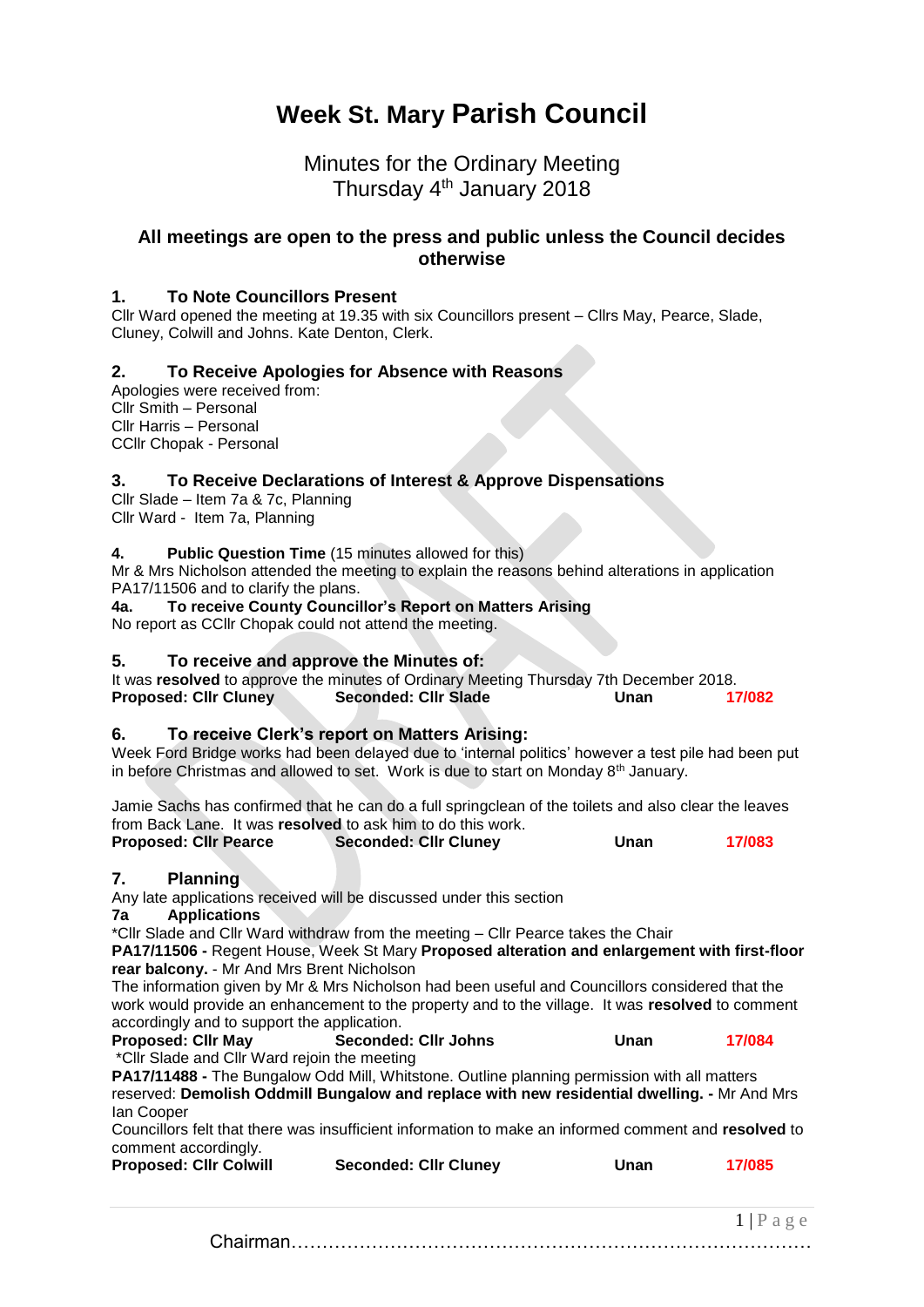#### \*Cllr Slade withdraws from the meeting

**PA17/11177 –** The College, Week St Mary **Application for Listed Building Consent for the renewal of the gas boiler necessitating new flue arrangement** – Mrs Carole Paton After careful consideration, Councillors **resolved** to comment in support of the application, with Option 2 (balanced flue) being the preferred option.<br>**Proposed: CIIr Mav Seconded: Proposed: Cllr May Seconded: Cllr Pearce Unan 17/086**

\*Cllr Slade rejoins the meeting<br>7b Decisions **7b Decisions**

None

## **8. Portfolio Reports:**

**Public Transport –** Cllr Pearce has spoken to the bus company and has been assured that the contract runs until April and there are no plans to close transport.

#### **Community Policing –** no new information

**Playground/Playing Field** – The manhole cover is still broken and the netting still needs to be secured. No response had been received regarding insurance cover for temporary lighting. Cllr Slade and Cllr Cluney will look into availability and cost of replacement play bark for the playground and report back in February. After discussion and in order to progress with replacement of the electricity shed, arrangements were made to meet with the electrician on site on Saturday morning. All Councillors invited to attend.

**Highways**, **Footpaths & Greens** – The road at Goscott corner is flooded and the Clerk will write to Highways – possibly due to blocked/damaged drains.

**Adult Social Care –** no new information

**BAN –** next meeting in January

**Neighbourhood Plan –** nothing to report – Clerk to find out if anyone can advise on this.

**Toilets** – no new information

### **9. Correspondence**

CALC Newsletter Noted

# **10. Agenda Items**

1. Arrangements for Co-option were discussed and it was **resolved** to inform Cornwall Council of the vacancy with a view to Co-opting a new Councillor.

#### **Proposed: Cllr Ward Seconded: Cllr May Unan Unan 17/087**

- 2. Replacement and progress for the electricity shed on the playing field had been **discussed** and **agreed** under Portfolio Reports.
- 3. The Neighbourhood Plan was **discussed** and it was agreed to ask the Clerk to investigate whether there is advice available for Councillors.
- 4. Cllr Ward had obtained some of the information required for the forms to be returned to Cornwall Council. It was **agreed** that a piece would be put in the magazine advising people that witness statement forms are available from Councillors and the Clerk.
- 3. Cllr Ward informed the meeting that no more information had been received regarding the Wayleave for the water pipe for Damar.
- 4. Cllr Ward will report on progress with replacement of the electricity shed at the next meeting.
- 5. Section 137 and other grants were **discussed** and it was **resolved** to donate as follows: Air Ambulance £200, RNLI £100, Farming Community Network £50, Methodist Cemetary £60, Churchyard £150, Long House Hospice £200, Parish Hall £800. If any further requests are received, they will be reviewed at the next meeting.
- 6. No new Community Benefit applications had been received.

# **11. Accounts**

#### **Balances as at 31st Dec 2017**

| Current A/c              | £20.189.99                                       |
|--------------------------|--------------------------------------------------|
| Reserve A/c              | 0.69                                             |
| Monmouth BS              | £ 7.569.17 tbc                                   |
| <b>Community Benefit</b> | £ 5,967.35 (included in Current A/c total above) |
|                          |                                                  |

# **11a. To approve Accounts for Payment:**